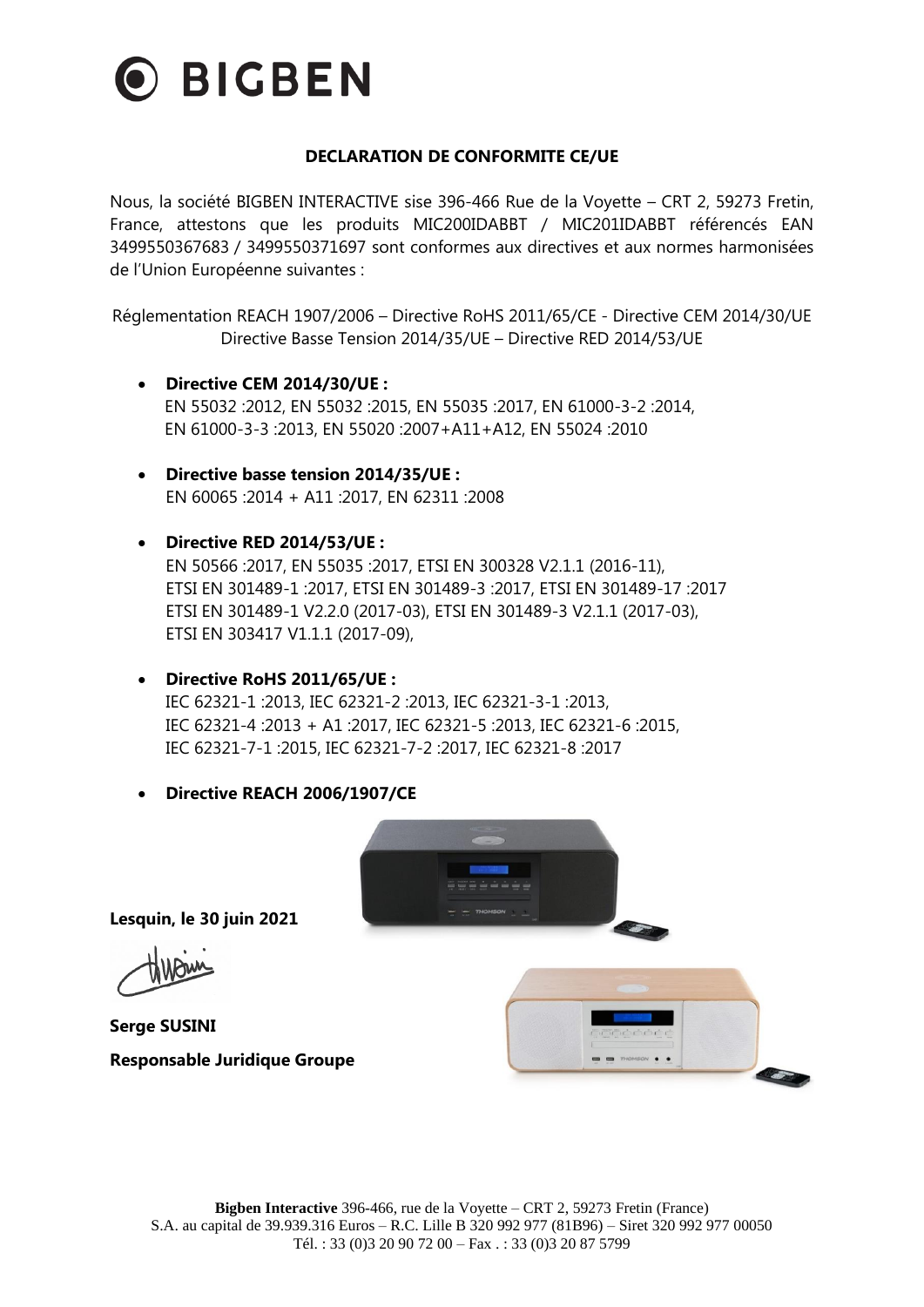

# **Declaration of CE/EU conformity**

**We, the company BIGBEN Interactive located at 396-466 rue de la Voyette – CRT 2, 59273 FRETIN, France, declare that the MIC200IDABBT / MIC201IDABBT with the reference number is EAN 3499550367683 / 3499550371697 is conform to the following standardised directives and norms of the European Union:**

- **DIRECTIVE 2014/30/EU OF THE EUROPEAN PARLIAMENT AND OF THE COUNCIL of 26 February 2014 on the harmonisation of the laws of the Member States relating to electromagnetic compatibility** EN 55032 :2012, EN 55032 :2015, EN 55035 :2017, EN 61000-3-2 :2014, EN 61000-3-3 :2013, EN 55020 :2007+A11+A12, EN 55024 :2010
- **DIRECTIVE 2014/35/EU OF THE EUROPEAN PARLIAMENT AND OF THE COUNCIL of 26 February 2014 on the harmonisation of the laws of the Member States relating to the making available on the market of electrical equipment designed for use within certain voltage limits** EN 60065 :2014 + A11 :2017, EN 62311 :2008
- **DIRECTIVE 2014/53/EU OF THE EUROPEAN PARLIAMENT AND OF THE COUNCIL of 16 April 2014 on the harmonisation of the laws of the Member States relating to the making available on the market of radio equipment and repealing Directive 1999/5/EC** EN 50566 :2017, EN 55035 :2017, ETSI EN 300328 V2.1.1 (2016-11), ETSI EN 301489-1 :2017, ETSI EN 301489-3 :2017, ETSI EN 301489-17 :2017, ETSI EN 301489-1 V2.2.0 (2017-03), ETSI EN 301489-3 V2.1.1 (2017-03), ETSI EN 303417 V1.1.1 (2017-09)
- **DIRECTIVE 2011/65/EU OF THE EUROPEAN PARLIAMENT AND OF THE COUNCIL of 8 June 2011 on the restriction of the use of certain hazardous substances in electrical and electronic equipment**

IEC 62321-1 :2013, IEC 62321-2 :2013, IEC 62321-3-1 :2013, IEC 62321-4 :2013 + A1 :2017, IEC 62321-5 :2013, IEC 62321-6 :2015, IEC 62321-7-1 :2015, IEC 62321-7-2 :2017, IEC 62321-8 :2017

• **REGULATION (EC) No 1907/2006 OF THE EUROPEAN PARLIAMENT AND OF THE COUNCIL of 18 December 2006 concerning the Registration, Evaluation, Authorisation and Restriction of Chemicals (REACH)**

**Lesquin, June 30th , 2021**



**Name: Serge SUSINI In the capacity of: Head of group legal**



**Bigben Interactive**

Head office: 396-466 Rue de la Voyette – CRT 2, 59273 Fretin (France) Tél. : 33 (0)3 20 90 72 00 – Fax . : 33 (0)3 20 87 5799 S.A with capital of 39 939 316 Euros – R.C. (company registry) B 320 992 977 (81B96) – Siret 320 992 977 00050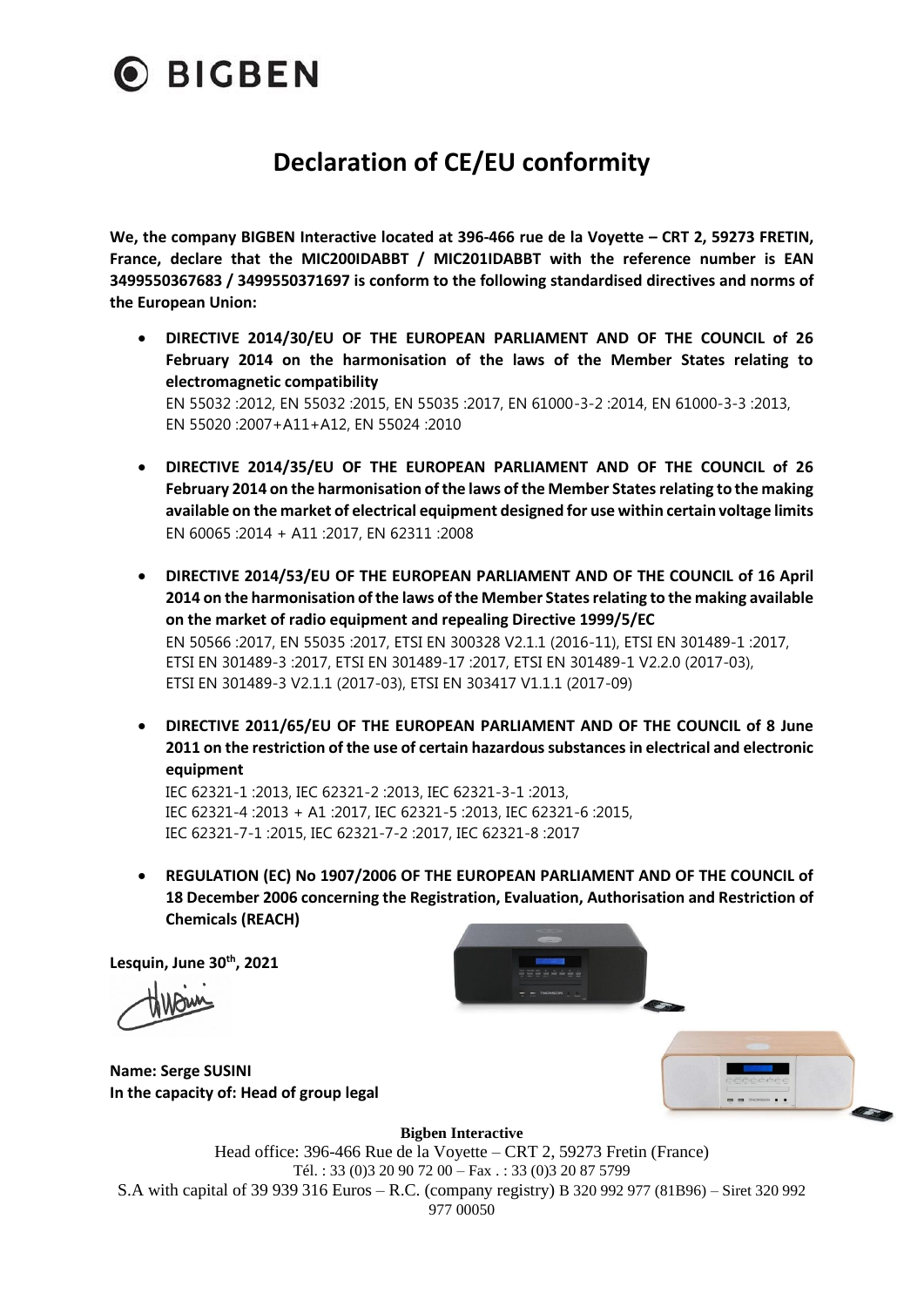#### **EG-Konformitätserklärung** *EU-Declaration of conformity*

Hiermit erklären wir, dass die Bauart des nachfolgend bezeichneten Gerätes den unten genannten einschlägigen EG-Richtlinien entspricht und die Serie entsprechend gefertigt wird.

*We herewith confirm that the appliance as detailed below do comply with the governing EU-regulations as mentioned in this form and bulk production will be effected accordingly.*

| Artikelbezeichnung article description: | MIC200IDABBT / MIC201IDABBT   |  |
|-----------------------------------------|-------------------------------|--|
| Artikelnummer article number.           | 3499550367683 / 3499550371697 |  |
| Type:                                   | Mikro HiFi                    |  |
| Baureihe/ <i>Model</i>                  |                               |  |

Technische Daten *technical dates*

Sonstige Angaben *further details:*

Einschlägige EG-Richtlinien / Governing EU-regulations:

- **RICHTLINIE 2014/30/EU** des Europäischen Parlaments und des Rates vom 26. Februar 2014 zur Harmonisierung der Rechtsvorschriften der Mitgliedstaaten über die elektromagnetische **Verträglichkeit**
- **RICHTLINIE 2014/35/EU** des Europäischen Parlaments und des Rates vom 26. Februar 2014 zur Harmonisierung der Rechtsvorschriften der Mitgliedstaaten über die Bereitstellung elektrischer Betriebsmittel zur Verwendung innerhalb bestimmter Spannungsgrenzen auf dem Markt
- **RICHTLINIE 2014/53/EU** des Europäischen Parlaments und des Rates vom 16. April 2014 über die Harmonisierung der Rechtsvorschriften der Mitgliedstaaten über die Bereitstellung von Funkanlagen auf dem Markt und zur Aufhebung der Richtlinie 1999/5/EG

• **RICHTLINIE 2011/65/EU** des Europäischen Parlaments und des Rates vom 8. Juni 2011-ROHS

• **REACH** 1907/2006

Harmonisiert EN-Fach- und Grundnorm / harmonized EN-Standards and general standards:

Der Artikel entspricht folgenden, zur Erlangung des CE-Zeichens erforderliche Normen: *The article do comply with the standards below mentioned which basic condition to obtain CE-symbol:* EN 55032 :2012, EN 55032 :2015, EN 55035 :2017, EN 61000-3-2 :2014, EN 61000-3-3 :2013, EN 55020 :2007+A11+A12, EN 55024 :2010 EN 60065 :2014 + A11 :2017, EN 62311 :2008 EN 50566 :2017, EN 55035 :2017, ETSI EN 300328 V2.1.1 (2016-11), ETSI EN 301489-1 :2017, ETSI EN 301489-3 :2017, ETSI EN 301489-17 :2017, ETSI EN 301489-1 V2.2.0 (2017-03), ETSI EN 301489-3 V2.1.1 (2017-03), ETSI EN 303417 V1.1.1 (2017-09) IEC 62321-1 :2013, IEC 62321-2 :2013, IEC 62321-3-1 :2013, IEC 62321-4 :2013 + A1 :2017, IEC 62321-5 :2013, IEC 62321-6 :2015, IEC 62321-7-1 :2015, IEC 62321-7-2 :2017, IEC 62321-8 :2017

Diese Konformitätserklärung wurde nach Prüfung durch eine zuständige Stelle ausgestellt. *This letter is subject to entire Inspection of a responsible institute.*

BIGBEN INTERACTIVE, 396-466 rue de la Voyette – CRT 2, 59273 FRETIN, France

Ausstellungsdatum / *Date of issue*: 30. Juni 2021 Name / Name: Serge SUSINI

Stellung im Betrieb / *position*: Leiter der Rechtsabteilung des Unternehmens

thrown

Unterschrift / *signature*: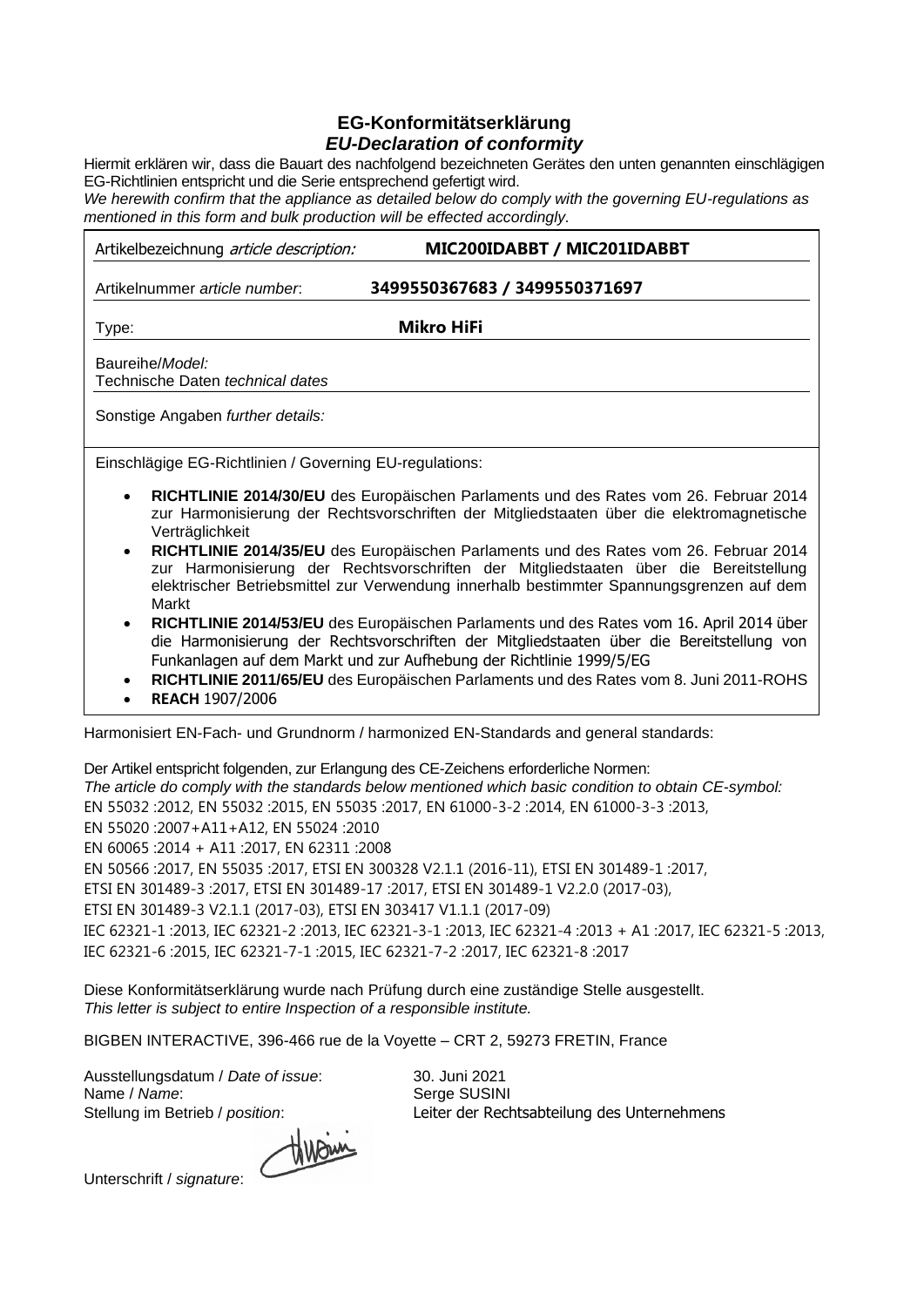

## **Declaración de conformidad CE/EU**

**La compañía Bigben Interactive, con sede en el número 396-466 Rue de la Voyette – CRT 2, 59273 Fretin, Francia, certifica que el producto MIC200IDABBT / MIC201IDABBT con número de referencia EAN 3499550367683 / 3499550371697 cumple con las siguientes normas y directivas estandarizadas de la Unión Europea:**

- **DIRECTIVA 2014/30/UE DEL PARLAMENTO EUROPEO Y DEL CONSEJO | de 26 de febrero de 2014 | sobre la armonización de las legislaciones de los Estados miembros en materia de compatibilidad electromagnética** EN 55032 :2012, EN 55032 :2015, EN 55035 :2017, EN 61000-3-2 :2014, EN 61000-3-3 :2013, EN 55020 :2007+A11+A12, EN 55024 :2010
- **DIRECTIVA 2014/35/UE DEL PARLAMENTO EUROPEO Y DEL CONSEJO de 26 de febrero de 2014 sobre la armonización de las legislaciones de los Estados miembros en materia de comercialización de material eléctrico destinado a utilizarse con determinados límites de tensión**

EN 60065 :2014 + A11 :2017, EN 62311 :2008

- **DIRECTIVA 2014/53/UE DEL PARLAMENTO EUROPEO Y DEL CONSEJOde 16 de abril de 2014relativa a la armonización de las legislaciones de los Estados miembros sobre la comercialización de equipos radioeléctricos, y por la que se deroga la Directiva 1999/5/CE** EN 50566 :2017, EN 55035 :2017, ETSI EN 300328 V2.1.1 (2016-11), ETSI EN 301489-1 :2017, ETSI EN 301489-3 :2017, ETSI EN 301489-17 :2017, ETSI EN 301489-1 V2.2.0 (2017-03), ETSI EN 301489-3 V2.1.1 (2017-03), ETSI EN 303417 V1.1.1 (2017-09)
- **DIRECTIVA 2011/65/UE DEL PARLAMENTO EUROPEO Y DEL CONSEJO de 8 de junio de 2011 sobre restricciones a la utilización de determinadas sustancias peligrosas en aparatos eléctricos y electrónicos**

IEC 62321-1 :2013, IEC 62321-2 :2013, IEC 62321-3-1 :2013, IEC 62321-4 :2013 + A1 :2017, IEC 62321-5 :2013, IEC 62321-6 :2015, IEC 62321-7-1 :2015, IEC 62321-7-2 :2017, IEC 62321-8 :2017

• **REGLAMENTO (CE) No 1907/2006 DEL PARLAMENTO EUROPEO Y DEL CONSEJO de 18 de diciembre de 2006 relativo al registro, la evaluación, la autorización y la restricción de las sustancias y preparados químicos (REACH)** 

**Lesquin, el 30 de junio de 2021**

**Nombre: Serge SUSINI En calidad de: Responsable jurídico del grupo**





Bigben Interactive Domicilio social: 396-466 Rue de la Voyette – CRT 2, 59273 Fretin (Francia) Tél. : 33 (0)3 20 90 72 00 – Fax . : 33 (0)3 20 87 5799 Sociedad con un capital de 39 939 316 euros – R.C. (registro mercantil) Lille B 320 992 977 (81B96) – Siret 320 992 977 00050 (código de la compañía)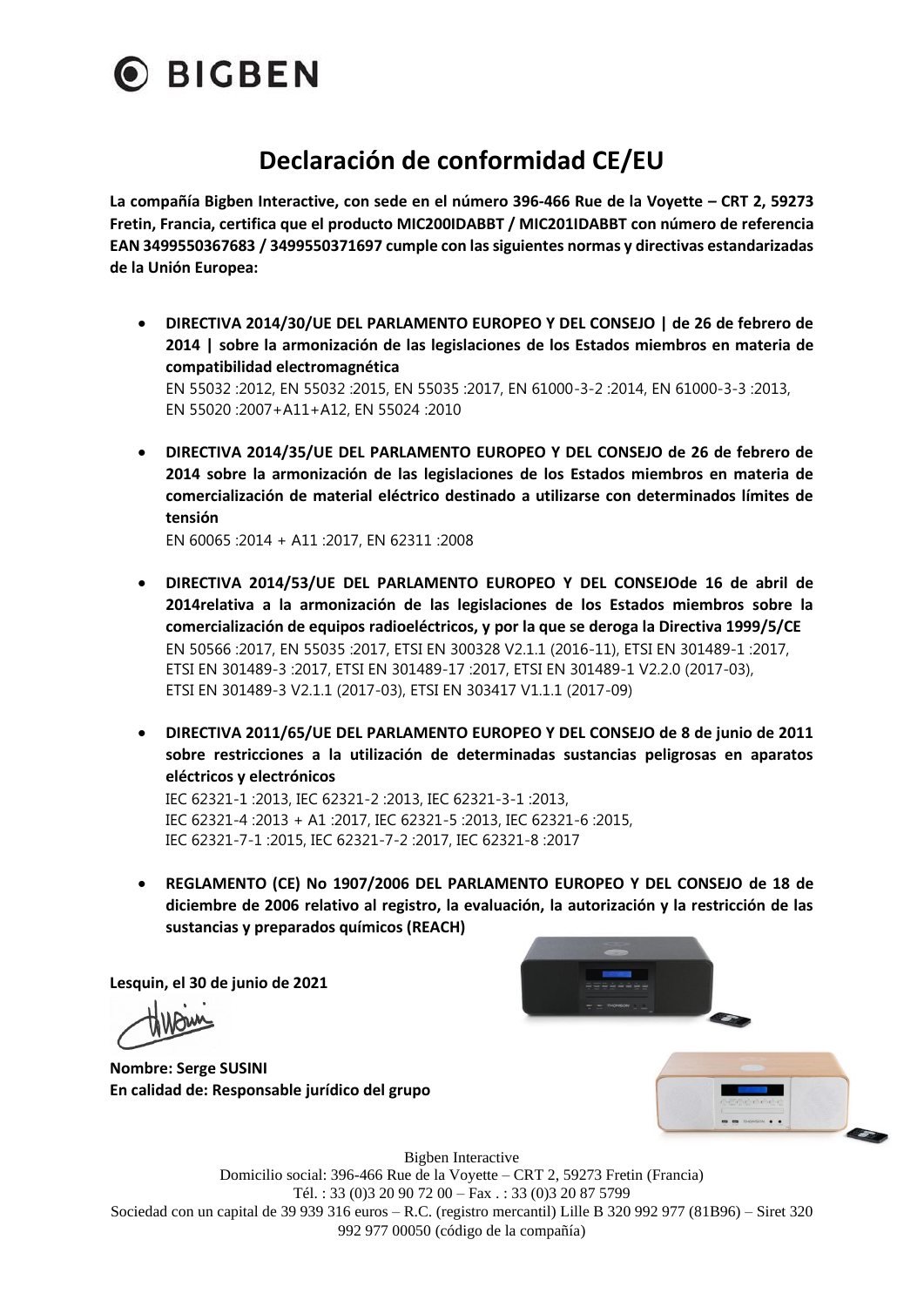

## **Dichiarazione CE di conformità**

**La società Bigben Interactive con sede al num. 396-466 Rue de la Voyette – CRT 2, 59273 Fretin (Francia), dichiara che MIC200IDABBT / MIC201IDABBT con il numero di riferimento EAN 3499550367683 / 3499550371697 è conforme alle seguenti norme e direttive standardizzate dell'Unione Europea:**

• **DIRETTIVA 2014/30/UE DEL PARLAMENTO EUROPEO E DEL CONSIGLIO del 26 febbraio 2014 concernente l'armonizzazione delle legislazioni degli Stati membri relative alla compatibilità elettromagnetica**

EN 55032 :2012, EN 55032 :2015, EN 55035 :2017, EN 61000-3-2 :2014, EN 61000-3-3 :2013, EN 55020 :2007+A11+A12, EN 55024 :2010

• **DIRETTIVA 2014/35/UE DEL PARLAMENTO EUROPEO E DEL CONSIGLIO del 26 febbraio 2014 concernente l'armonizzazione delle legislazioni degli Stati membri relative alla messa a disposizione sul mercato del materiale elettrico destinato a essere adoperato entro taluni limiti di tensione**

EN 60065 :2014 + A11 :2017, EN 62311 :2008

- **DIRETTIVA 2014/53/UE DEL PARLAMENTO EUROPEO E DEL CONSIGLIO del 16 aprile 2014 concernente l'armonizzazione delle legislazioni degli Stati membri relative alla messa a disposizione sul mercato di apparecchiature radio e che abroga la direttiva 1999/5/CE** EN 50566 :2017, EN 55035 :2017, ETSI EN 300328 V2.1.1 (2016-11), ETSI EN 301489-1 :2017, ETSI EN 301489-3 :2017, ETSI EN 301489-17 :2017, ETSI EN 301489-1 V2.2.0 (2017-03), ETSI EN 301489-3 V2.1.1 (2017-03), ETSI EN 303417 V1.1.1 (2017-09)
- **DIRETTIVA 2011/65/UE DEL PARLAMENTO EUROPEO E DEL CONSIGLIO dell'8 giugno 2011 sulla restrizione dell'uso di determinate sostanze pericolose nelle apparecchiature elettriche ed elettroniche**

IEC 62321-1 :2013, IEC 62321-2 :2013, IEC 62321-3-1 :2013, IEC 62321-4 :2013 + A1 :2017, IEC 62321-5 :2013, IEC 62321-6 :2015, IEC 62321-7-1 :2015, IEC 62321-7-2 :2017, IEC 62321-8 :2017

• **REGOLAMENTO (CE) N. 1907/2006 DEL PARLAMENTO EUROPEO E DEL CONSIGLIO del 18 dicembre 2006 concernente la registrazione, la valutazione, l'autorizzazione e la restrizione delle sostanze chimiche (REACH)**

**Lesquin, il 30 giugno 2021**

**Nome: Serge SUSINI Posizione: Responsabile legale gruppo**





Bigben Interactive

Sede sociale: 396-466 Rue de la Voyette – CRT 2, 59273 Fretin (Francia) Tél. : 33 (0)3 20 90 72 00 – Fax . : 33 (0)3 20 87 5799 S.A. con capitale sociale di 39 919 316 Euros – R.C. (Iscrizione al registro delle imprese) Lille B 320 992 977 (81B96) – Siret (Codice aziendale) 320 992 977 00050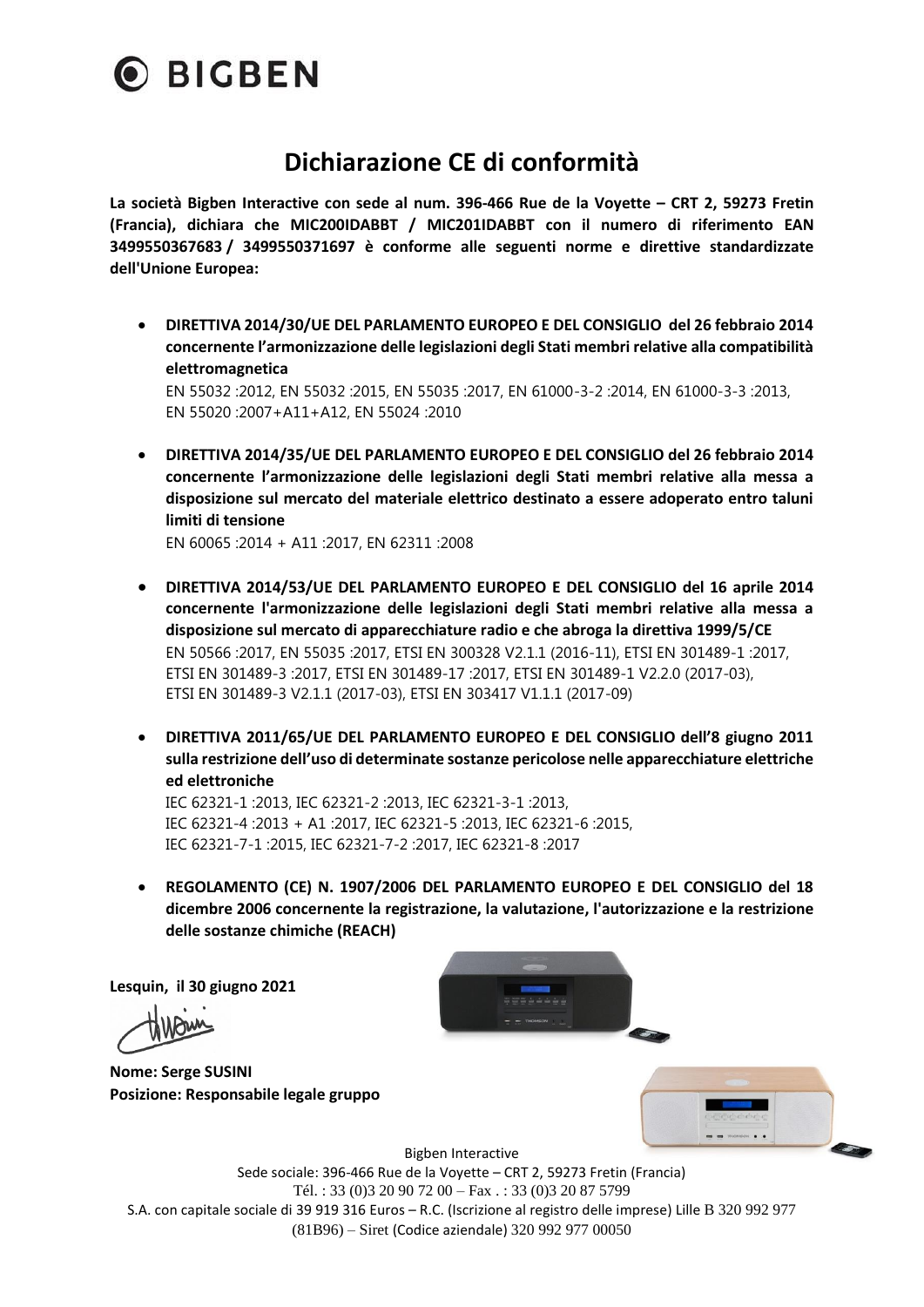

# **CE/EU Conformiteitsverklaring**

**Wij, het bedrijf Bigben Interactive, gevestigd te 396-466 Rue de la Voyette – CRT 2, 59273 Fretin (Frankrijk), verklaren dat MIC200IDABBT / MIC201IDABBT met referentienummer EAN 3499550367683 / 3499550371697 conform is aan de gestandaardiseerde richtlijnen en normen van de Europese Unie:**

- **RICHTLIJN 2014/30/EU VAN HET EUROPEES PARLEMENT EN DE RAAD | van 26 februari 2014 betreffende de harmonisatie van de wetgevingen van de lidstaten inzake elektromagnetische compatibiliteit** EN 55032 :2012, EN 55032 :2015, EN 55035 :2017, EN 61000-3-2 :2014, EN 61000-3-3 :2013, EN 55020 :2007+A11+A12, EN 55024 :2010
- **RICHTLIJN 2014/35/EU VAN HET EUROPEES PARLEMENT EN DE RAAD van 26 februari 2014 betreffende de harmonisatie van de wetgevingen van de lidstaten inzake het op de markt aanbieden van elektrisch materiaal bestemd voor gebruik binnen bepaalde spanningsgrenzen**

EN 60065 :2014 + A11 :2017, EN 62311 :2008

- **RICHTLIJN 2014/53/EU VAN HET EUROPEES PARLEMENT EN DE RAAD van 16 april 2014 betreffende de harmonisatie van de wetgevingen van de lidstaten inzake het op de markt aanbieden van radioapparatuur en tot intrekking van Richtlijn 1999/5/EG** EN 50566 :2017, EN 55035 :2017, ETSI EN 300328 V2.1.1 (2016-11), ETSI EN 301489-1 :2017, ETSI EN 301489-3 :2017, ETSI EN 301489-17 :2017, ETSI EN 301489-1 V2.2.0 (2017-03), ETSI EN 301489-3 V2.1.1 (2017-03), ETSI EN 303417 V1.1.1 (2017-09)
- **RICHTLIJN 2011/65/EU VAN HET EUROPEES PARLEMENT EN DE RAAD van 8 juni 2011betreffende beperking van het gebruik van bepaalde gevaarlijke stoffen in elektrische en elektronische apparatuur** IEC 62321-1 :2013, IEC 62321-2 :2013, IEC 62321-3-1 :2013,

IEC 62321-4 :2013 + A1 :2017, IEC 62321-5 :2013, IEC 62321-6 :2015, IEC 62321-7-1 :2015, IEC 62321-7-2 :2017, IEC 62321-8 :2017

• **VERORDENING (EG) Nr. 1907/2006 VAN HET EUROPEES PARLEMENT EN DE RAAD van 18 december 2006 inzake de registratie en beoordeling van en de autorisatie en beperkingen ten aanzien van chemische stoffen (REACH)**

**Lesquin, 30 juni 2021**

**Naam: Serge SUSINI In de hoedanigheid van: Hoofd groep juridische zaken**



Bigben Interactive Hoofdkantoor: 396-466 Rue de la Voyette -CRT 2, 59273 Fretin (Frankrijk) Tél. : 33 (0)3 20 90 72 00 – Fax . : 33 (0)3 20 87 5799 S.A. met kapitaal van 39.939.316 Euros – R.C. (bedrijfsregister) Lille B B 320 992 977 (81B96) – Siret 320 992 977 00050 (bedrijfscode)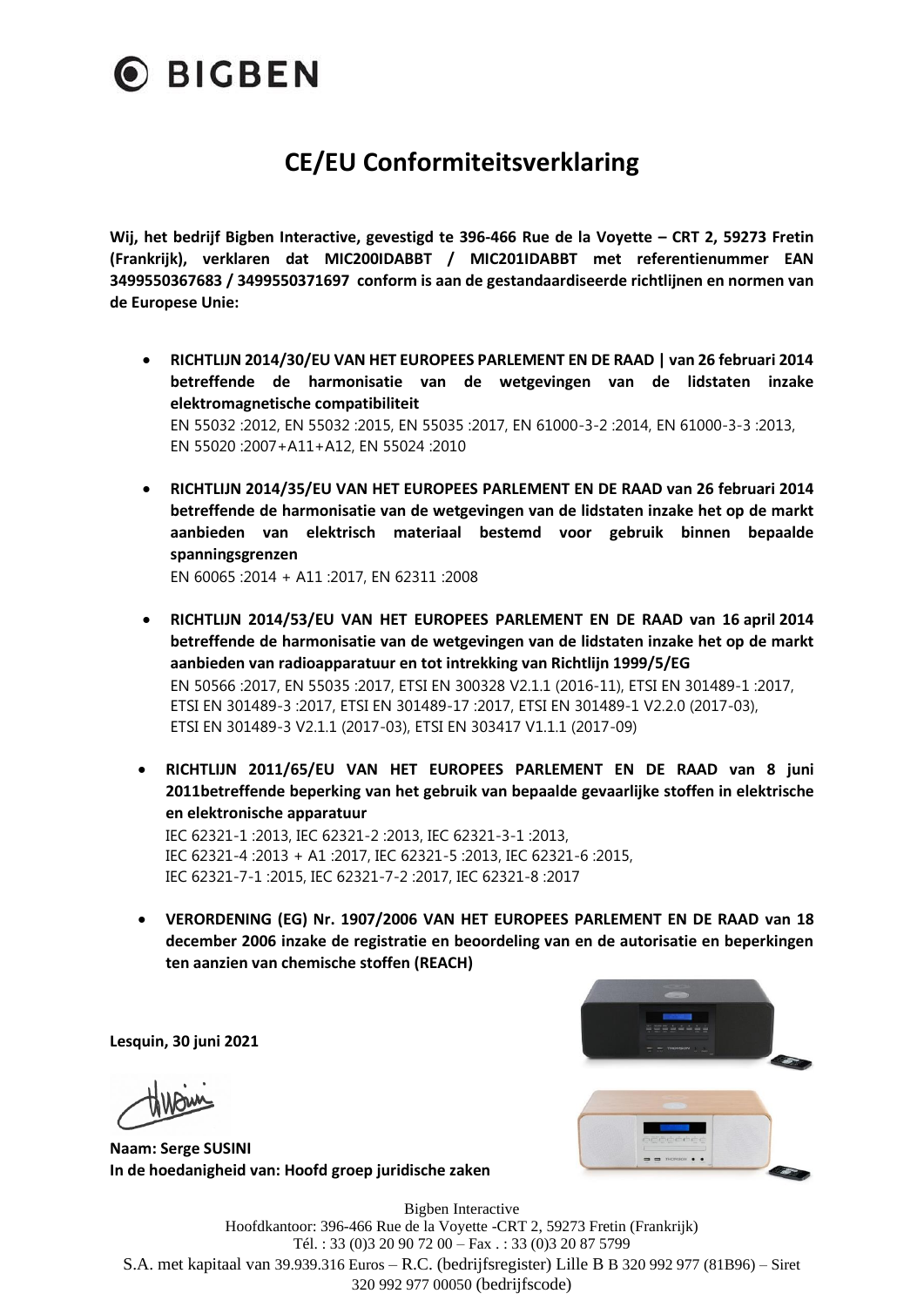

### **Deklaracja zgodności Unii Europejskiej**

**My, firma Bigben Interactive z siedzibą przy 396-466 Rue de la Voyette – CRT 2, 59273 Fretin (Francja), oświadczamy, że MIC200IDABBT / MIC201IDABBT z numerem referencyjnym EAN 3499550367683 / 3499550371697 jest zgodny z następującymi znormalizowanymi dyrektywami i normami Unii Europejskiej:**

• **DYREKTYWA PARLAMENTU EUROPEJSKIEGO I RADY 2014/30/UE z dnia 26 lutego 2014 r. w sprawie harmonizacji ustawodawstw państw członkowskich odnoszących się do kompatybilności elektromagnetycznej (wersja przekształcona)**

EN 55032 :2012, EN 55032 :2015, EN 55035 :2017, EN 61000-3-2 :2014, EN 61000-3-3 :2013, EN 55020 :2007+A11+A12, EN 55024 :2010

• **DYREKTYWA PARLAMENTU EUROPEJSKIEGO I RADY 2014/35/UE z dnia 26 lutego 2014 r. w sprawie harmonizacji ustawodawstw państw członkowskich odnoszących się do udostępniania na rynku sprzętu elektrycznego przewidzianego do stosowania w określonych granicach napięcia**

EN 60065 :2014 + A11 :2017, EN 62311 :2008

• **DYREKTYWA PARLAMENTU EUROPEJSKIEGO I RADY 2014/53/UE z dnia 16 kwietnia 2014 r. w sprawie harmonizacji ustawodawstw państw członkowskich dotyczących udostępniania na rynku urządzeń radiowych i uchylająca dyrektywę 1999/5/WE**

EN 50566 :2017, EN 55035 :2017, ETSI EN 300328 V2.1.1 (2016-11), ETSI EN 301489-1 :2017, ETSI EN 301489-3 :2017, ETSI EN 301489-17 :2017, ETSI EN 301489-1 V2.2.0 (2017-03), ETSI EN 301489-3 V2.1.1 (2017-03), ETSI EN 303417 V1.1.1 (2017-09)

• **DYREKTYWA PARLAMENTU EUROPEJSKIEGO I RADY 2011/65/UE z dnia 8 czerwca 2011 r. w sprawie ograniczenia stosowania niektórych niebezpiecznych substancji w sprzęcie elektrycznym i elektronicznym (wersja przekształcona)**

IEC 62321-1 :2013, IEC 62321-2 :2013, IEC 62321-3-1 :2013, IEC 62321-4 :2013 + A1 :2017, IEC 62321-5 :2013, IEC 62321-6 :2015, IEC 62321-7-1 :2015, IEC 62321-7-2 :2017, IEC 62321-8 :2017

• **ROZPORZĄDZENIE (WE) NR 1907/2006 PARLAMENTU EUROPEJSKIEGO I RADY z dnia 18 grudnia 2006 r. w sprawie rejestracji, oceny, udzielania zezwoleń i stosowanych ograniczeń w zakresie chemikaliów (REACH)**

**Lesquin, 30 czerwca 2021**

 $\frac{1}{2}$ 

**Nazwisko: Serge SUSINI**

Bigben Interactive Siedziba firmy: 396-466 Rue de la Voyette - CRT 2, 59273 Fretin (Francja) Tél. : 33 (0)3 20 90 72 00 – Fax . : 33 (0)3 20 87 5799 S.A. z kapitałem w wysokości 39 939 316 Euro - R.C. (rejestr spółek) B 320 992 977 (81B96) Siret 320 992 977 00050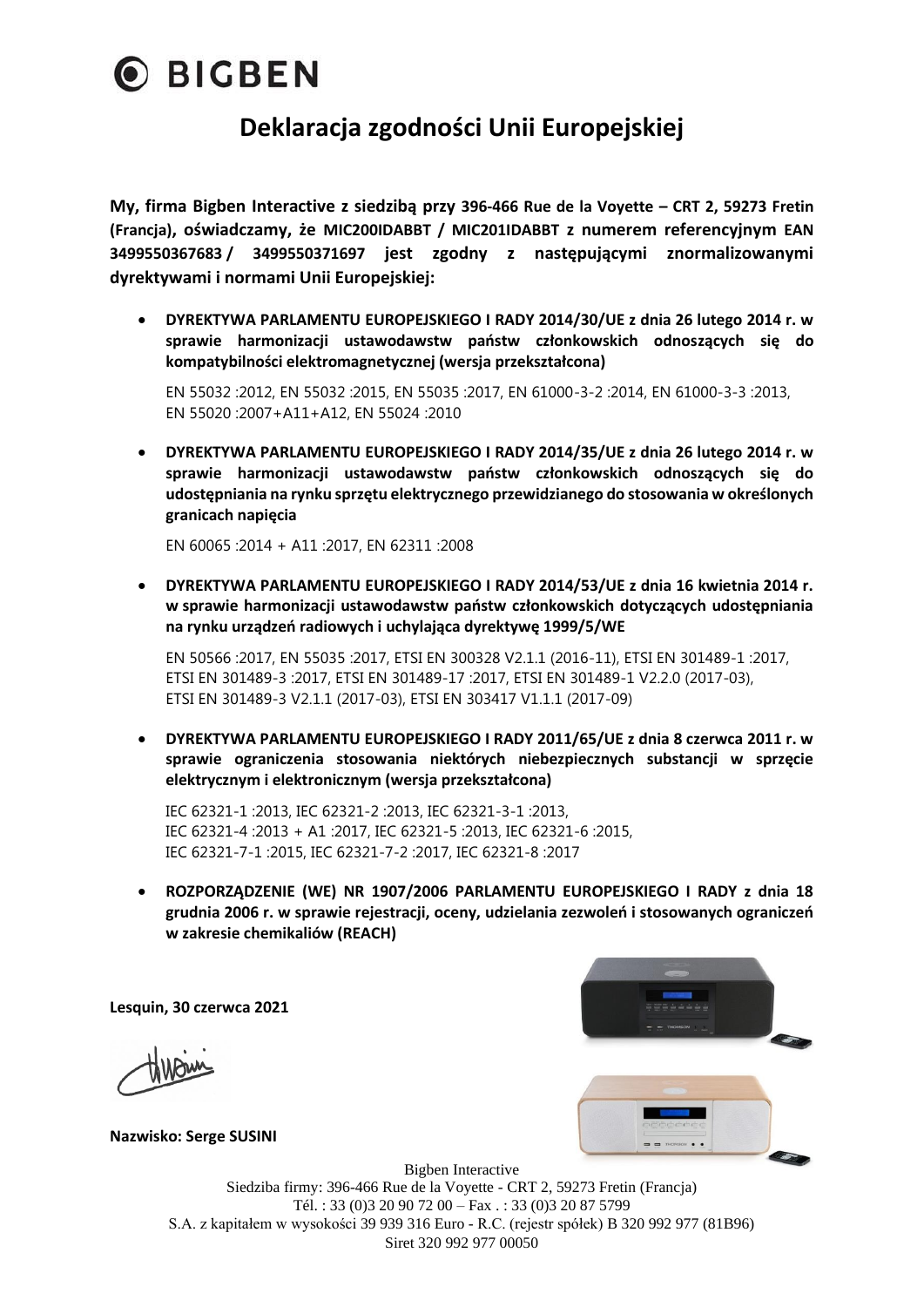

**W charakterze: Kierownik grupy działów prawnych**

Bigben Interactive Siedziba firmy: 396-466 Rue de la Voyette - CRT 2, 59273 Fretin (Francja) Tél. : 33 (0)3 20 90 72 00 – Fax . : 33 (0)3 20 87 5799 S.A. z kapitałem w wysokości 39 939 316 Euro - R.C. (rejestr spółek) B 320 992 977 (81B96) Siret 320 992 977 00050